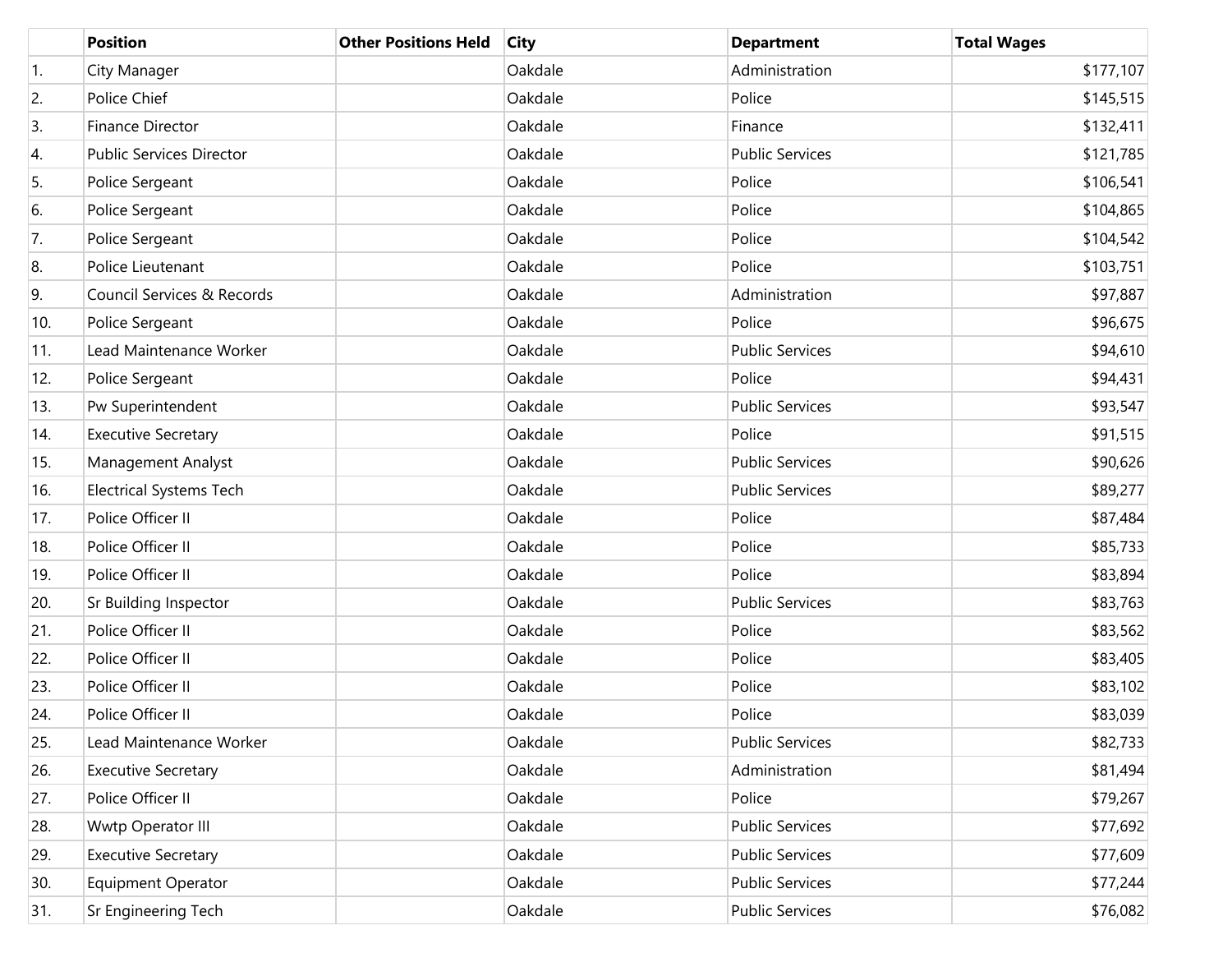| 32. | Police Officer I                  | Oakdale | Police                 | \$73,020 |
|-----|-----------------------------------|---------|------------------------|----------|
| 33. | <b>Recreation Services Superv</b> | Oakdale | Recreation             | \$72,454 |
| 34. | Sr Maintenance Worker             | Oakdale | <b>Public Services</b> | \$71,790 |
| 35. | Lead Maintenance Worker           | Oakdale | <b>Public Services</b> | \$71,152 |
| 36. | Police Officer I                  | Oakdale | Police                 | \$70,348 |
| 37. | Police Officer I                  | Oakdale | Police                 | \$68,292 |
| 38. | Police Officer I                  | Oakdale | Police                 | \$68,140 |
| 39. | <b>Electrical Systems Tech</b>    | Oakdale | <b>Public Services</b> | \$68,038 |
| 40. | Police Officer I                  | Oakdale | Police                 | \$66,923 |
| 41. | Dispatch Supervisor               | Oakdale | Police                 | \$66,121 |
| 42. | Sr Maintenance Worker             | Oakdale | <b>Public Services</b> | \$64,771 |
| 43. | Police Officer I                  | Oakdale | Police                 | \$63,233 |
| 44. | <b>Equipment Coordinator</b>      | Oakdale | <b>Public Services</b> | \$61,612 |
| 45. | Dispatcher                        | Oakdale | Police                 | \$61,510 |
| 46. | Dispatcher                        | Oakdale | Police                 | \$60,385 |
| 47. | <b>Police Services Coord</b>      | Oakdale | Police                 | \$58,794 |
| 48. | Animal Control Officer            | Oakdale | Police                 | \$57,328 |
| 49. | <b>Equipment Operator</b>         | Oakdale | <b>Public Services</b> | \$57,019 |
| 50. | Maintenance Worker II             | Oakdale | <b>Public Services</b> | \$56,092 |
| 51. | Wwtp Maint Mechanic               | Oakdale | <b>Public Services</b> | \$54,192 |
| 52. | Code Enforcement                  | Oakdale | <b>Public Services</b> | \$53,740 |
| 53. | Police Chief                      | Oakdale | Police                 | \$53,623 |
| 54. | Police Officer I                  | Oakdale | Police                 | \$52,266 |
| 55. | Dispatcher                        | Oakdale | Police                 | \$52,228 |
| 56. | <b>Preventative Maint Tech</b>    | Oakdale | <b>Public Services</b> | \$51,378 |
| 57. | <b>Accounting Manager</b>         | Oakdale | Finance                | \$50,388 |
| 58. | <b>Accounting Technician</b>      | Oakdale | Finance                | \$50,201 |
| 59. | Dispatcher                        | Oakdale | Police                 | \$47,562 |
| 60. | Maintenance Worker II             | Oakdale | <b>Public Services</b> | \$47,560 |
| 61. | Dispatcher                        | Oakdale | Police                 | \$45,468 |
| 62. | Maintenance Worker II             | Oakdale | <b>Public Services</b> | \$44,953 |
| 63. | Sr Finance Clerk                  | Oakdale | Finance                | \$42,537 |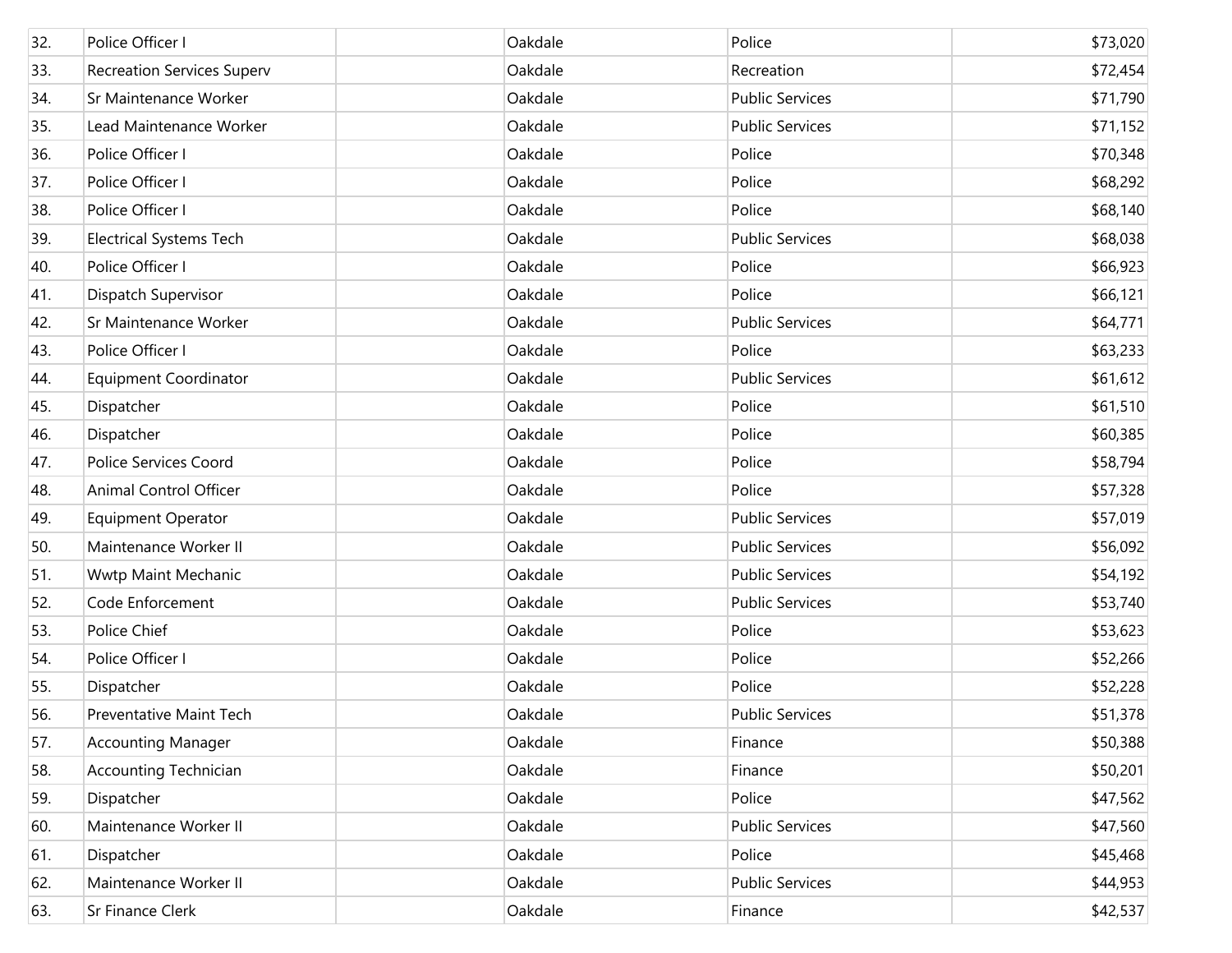| 64. | Maintenance Worker II       | Oakdale | Facilities             | \$41,384 |
|-----|-----------------------------|---------|------------------------|----------|
| 65. | Maintenance Worker I        | Oakdale | <b>Public Services</b> | \$41,186 |
| 66. | Animal Control Officer      | Oakdale | Police                 | \$38,700 |
| 67. | Maintenance Worker I        | Oakdale | <b>Public Services</b> | \$34,753 |
| 68. | Management Analyst          | Oakdale | Administration         | \$31,251 |
| 69. | <b>Building Permit Tech</b> | Oakdale | <b>Public Services</b> | \$31,191 |
| 70. | Dispatcher                  | Oakdale | Police                 | \$29,861 |
| 71. | Animal Shelter Attendant    | Oakdale | Police                 | \$29,230 |
| 72. | Management Analyst          | Oakdale | Administration         | \$28,851 |
| 73. | Custodian/Site Monitor      | Oakdale | Facilities             | \$23,307 |
| 74. | Maintenance Worker II       | Oakdale | <b>Public Services</b> | \$23,281 |
| 75. | Finance Clerk I             | Oakdale | Finance                | \$23,051 |
| 76. | Maintenance Worker I        | Oakdale | <b>Public Services</b> | \$22,749 |
| 77. | Admin Support               | Oakdale | Police                 | \$22,160 |
| 78. | Custodian/Site Monitor      | Oakdale | Facilities             | \$20,681 |
| 79. | Wwtp Operator In Training   | Oakdale | <b>Public Services</b> | \$20,189 |
| 80. | Dispatcher                  | Oakdale | Police                 | \$19,327 |
| 81. | Finance Clerk I             | Oakdale | Finance                | \$17,842 |
| 82. | Police Reserve              | Oakdale | Police                 | \$17,437 |
| 83. | Police Reserve              | Oakdale | Police                 | \$17,402 |
| 84. | Wwtp Operator I             | Oakdale | <b>Public Services</b> | \$17,180 |
| 85. | Dispatcher                  | Oakdale | Police                 | \$16,200 |
| 86. | Administrative Clerk        | Oakdale | Recreation             | \$15,669 |
| 87. | Wwtp Operator In Training   | Oakdale | <b>Public Services</b> | \$14,232 |
| 88. | Police Officer I            | Oakdale | Police                 | \$14,023 |
| 89. | Wwtp Operator II            | Oakdale | <b>Public Services</b> | \$12,588 |
| 90. | Dispatcher                  | Oakdale | Police                 | \$12,543 |
| 91. | Parking Aide                | Oakdale | Police                 | \$12,179 |
| 92. | Custodian/Site Monitor      | Oakdale | Facilities             | \$11,682 |
| 93. | Police Clerk                | Oakdale | Police                 | \$9,078  |
| 94. | Police Reserve              | Oakdale | Police                 | \$8,457  |
| 95. | Pool Manager                | Oakdale | Recreation             | \$7,294  |